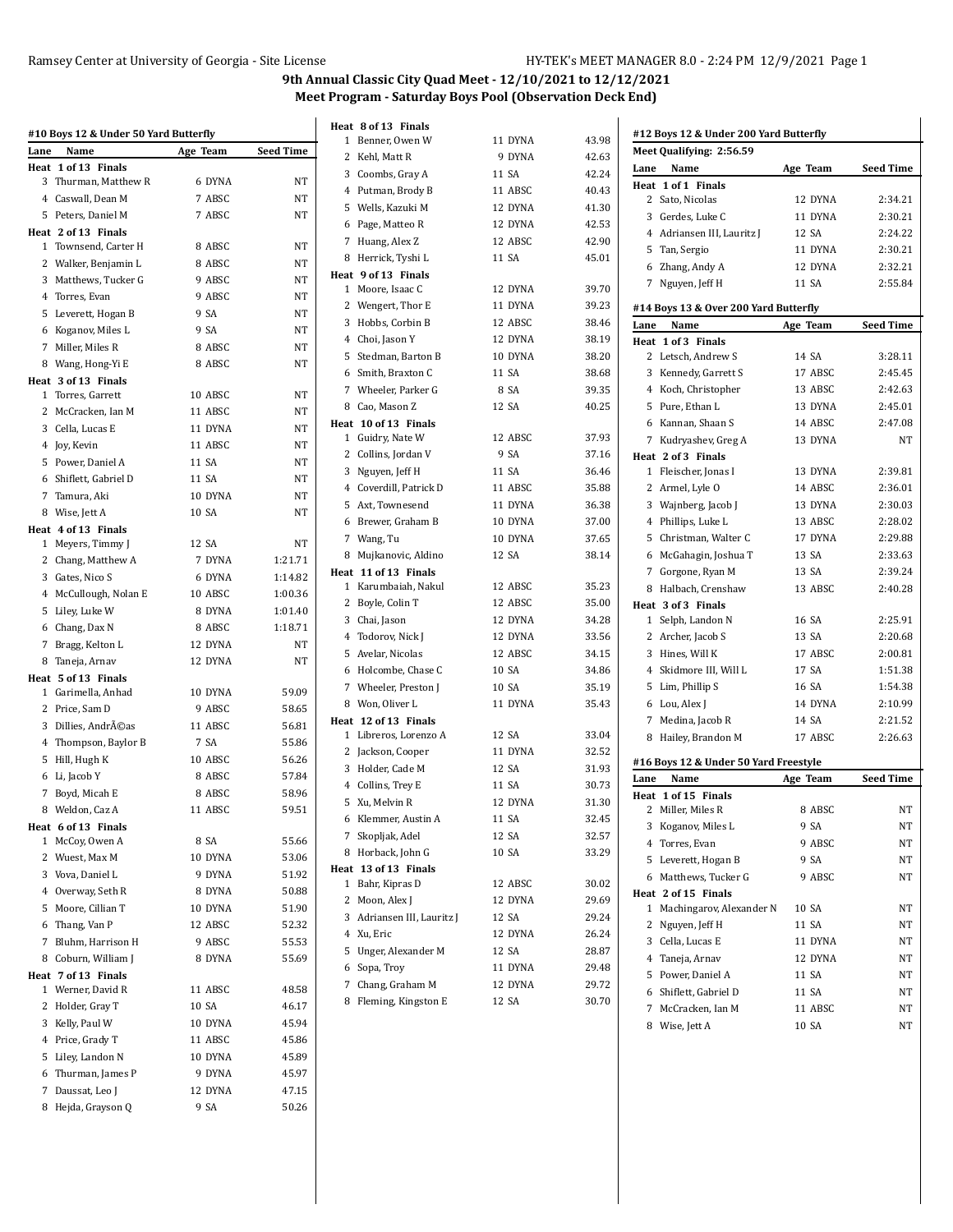|   | Heat 3 (#16 Boys 12 & Under 50 Yard Freestyle)<br>1 Townsend, Carter H | 8 ABSC  | 1:17.25 | Heat 9 of 15 Finals<br>1 Joy, Kevin | 11 ABSC | 34.62 |      | Heat 15 of 15 Finals<br>1 Xu, Melvin R     | 12 DYNA  | 27.42            |
|---|------------------------------------------------------------------------|---------|---------|-------------------------------------|---------|-------|------|--------------------------------------------|----------|------------------|
|   | 2 Caswall, Dean M                                                      | 7 ABSC  | 1:08.65 | 2 Smith, Hayden D                   | 11 SA   | 34.34 |      | 2 Adriansen III, Lauritz J                 | 12 SA    | 26.97            |
|   |                                                                        |         |         |                                     |         |       |      |                                            | 12 SA    |                  |
|   | 3 Chang, Matthew A<br>4 Bebin Blackwell, Ennis P                       | 7 DYNA  | 58.53   | 3 Coombs, Connor M                  | 10 DYNA | 34.29 |      | 3 Fleming, Kingston E                      |          | 26.31            |
|   |                                                                        | 12 ABSC | 54.51   | 4 Hahm, Sunjoo                      | 9 DYNA  | 34.25 |      | 4 Cui, Tom N                               | 12 DYNA  | 24.48            |
|   | 5 Gates, Nico S                                                        | 6 DYNA  | 55.53   | 5 Brewer, Parker A                  | 10 DYNA | 34.26 |      | 5 Xu, Eric                                 | 12 DYNA  | 24.79            |
|   | 6 Walker, Benjamin L                                                   | 8 ABSC  | 1:06.95 | 6 Wheeler, Parker G                 | 8 SA    | 34.33 |      | 6 Tan, Sergio                              | 11 DYNA  | 26.62            |
|   | 7 Peters, Daniel M                                                     | 7 ABSC  | 1:10.14 | 7 Coombs, Gray A                    | 11 SA   | 34.35 |      | 7 Sopa, Troy                               | 11 DYNA  | 27.27            |
|   | 8 Bragg, Kelton L                                                      | 12 DYNA | NT      | 8 Moore, Isaac C                    | 12 DYNA | 34.65 |      | 8 Unger, Alexander M                       | 12 SA    | 27.46            |
|   | Heat 4 of 15 Finals                                                    |         |         | Heat 10 of 15 Finals                |         |       |      | #18 Boys 13 & Over 50 Yard Freestyle       |          |                  |
|   | 1 Wang, Hong-Yi E                                                      | 8 ABSC  | 51.27   | 1 Holder, Gray T                    | 10 SA   | 33.79 | Lane | Name                                       | Age Team | <b>Seed Time</b> |
|   | 2 Dillies, Andréas                                                     | 11 ABSC | 47.62   | 2 Huang, Alex Z                     | 12 ABSC | 33.47 |      | Heat 1 of 12 Finals                        |          |                  |
|   | 3 Chang, Dax N                                                         | 8 ABSC  | 46.76   | 3 Daussat, Leo J                    | 12 DYNA | 33.28 |      | 3 Farrell, Henry D                         | 13 DYNA  | NT               |
|   | 4 Vova, Daniel L                                                       | 9 DYNA  | 44.79   | 4 Wells, Kazuki M                   | 12 DYNA | 33.10 |      | 4 Shepherd, Brodie L                       | 13 SA    | 41.79            |
|   | 5 Garimella, Anhad                                                     | 10 DYNA | 46.18   | 5 Smith, Braxton C                  | 11 SA   | 33.22 |      | 5 Wallace, Jaxson O                        | 14 ABSC  | NT               |
| 6 | Thurman, Matthew R                                                     | 6 DYNA  | 47.01   | 6 Axt, Townesend                    | 11 DYNA | 33.31 |      | 6 Cole, Cadhan H                           | 14 DYNA  | NT               |
|   | 7 Boyd, Micah E                                                        | 8 ABSC  | 50.12   | 7 Meyers, Timmy J                   | 12 SA   | 33.68 |      | Heat 2 of 12 Finals                        |          |                  |
|   | 8 Hill, Hugh K                                                         | 10 ABSC | 52.67   | 8 Kelly, Paul W                     | 10 DYNA | 33.89 |      | 1 Wilson, Finn E                           | 13 SA    | 34.49            |
|   | Heat 5 of 15 Finals                                                    |         |         | Heat 11 of 15 Finals                |         |       |      | 2 Bolte, Will C                            | 13 DYNA  | 33.60            |
|   | 1 Van Staden, Nick J                                                   | 9 SA    | 43.73   | 1 Maskar, Aniket A                  | 11 DYNA | 32.58 |      | 3 Anderson, Ethan E                        | 14 ABSC  | 32.99            |
| 2 | Bluhm, Harrison H                                                      | 9 ABSC  | 43.14   | 2 Cao, Mason Z                      | 12 SA   | 32.21 |      | 4 Zhang, Eric                              | 13 SA    | 32.47            |
|   | 3 Wuest, Max M                                                         | 10 DYNA | 42.46   | 3 Guidry, Nate W                    | 12 ABSC | 32.14 |      | 5 McGhie, Myles P                          | 14 DYNA  | 32.51            |
|   | 4 McCoy, Owen A                                                        | 8 SA    | 41.64   | 4 Choi, Jason Y                     | 12 DYNA | 31.76 |      | 6 Graff, Charlie A                         | 13 ABSC  | 33.15            |
|   | 5 Liley, Luke W                                                        | 8 DYNA  | 41.84   | 5 Putman, Brody B                   | 11 ABSC | 32.08 |      | 7 Holmes, William B                        | 14 SA    | 34.36            |
|   | 6 Li, Jacob Y                                                          | 8 ABSC  | 42.51   | 6 Benner, Owen W                    | 11 DYNA | 32.16 |      | 8 Eddy, Brooks B                           | 14 SA    | 39.24            |
|   | 7 Coburn, William J                                                    | 8 DYNA  | 43.19   | 7 Horback, John G                   | 10 SA   | 32.53 |      |                                            |          |                  |
|   | 8 Torres, Garrett                                                      | 10 ABSC | 44.16   | 8 Werner, David R                   | 11 ABSC | 32.70 |      | Heat 3 of 12 Finals<br>1 Axt, Owen M       | 13 DYNA  | 31.51            |
|   | Heat 6 of 15 Finals                                                    |         |         | Heat 12 of 15 Finals                |         |       |      | 2 Joy, Wilson                              | 13 ABSC  | 30.92            |
|   | 1 Moore, Cillian T                                                     | 10 DYNA | 41.57   | 1 Collins, Jordan V                 | 9 SA    | 31.34 |      | 3 Agarwal, Krishna                         | 13 DYNA  | 30.29            |
|   | 2 Tamura, Aki                                                          | 10 DYNA | 40.25   | 2 Wang, Tu                          | 10 DYNA | 30.56 |      | 4 Lentz, Eli C                             | 13 DYNA  | 29.92            |
|   | 3 Herrick, Tyshi L                                                     | 11 SA   | 39.55   | 3 Won, Oliver L                     | 11 DYNA | 30.52 |      | 5 Welin, Lex C                             | 14 DYNA  | 30.27            |
|   | 4 Thompson, Baylor B                                                   | 7 SA    | 39.15   | 4 Wheeler, Preston J                | 10 SA   | 30.30 |      |                                            |          | 30.86            |
|   | 5 Overway, Seth R                                                      | 8 DYNA  | 39.53   | 5 Holcombe, Chase C                 | 10 SA   | 30.44 |      | 6 Letsch, Andrew S                         | 14 SA    |                  |
|   | 6 Thang, Van P                                                         | 12 ABSC | 39.78   | 6 Giambalvo, Charlie V              | 11 SA   | 30.53 |      | 7 Jagavkar, Avi H                          | 14 SA    | 31.43            |
|   | 7 Weldon, Caz A                                                        | 11 ABSC | 41.36   | 7 Coverdill, Patrick D              | 11 ABSC | 30.60 |      | 8 Fionte, Kyle S                           | 13 DYNA  | 31.72            |
|   | 8 Goldmann, Will E                                                     | 11 DYNA | 41.62   | 8 Hobbs, Corbin B                   | 12 ABSC | 31.75 |      | Heat 4 of 12 Finals<br>1 Jacobazzi, Dain P | 13 SA    | 29.50            |
|   | Heat 7 of 15 Finals                                                    |         |         | Heat 13 of 15 Finals                |         |       |      |                                            |          |                  |
|   | 1 Thompson, Keegan C                                                   | 10 SA   | 38.61   | 1 Chai, Jason                       | 12 DYNA | 30.11 |      | 2 Fleischer, Jonas I                       | 13 DYNA  | 29.31            |
|   | 2 Page, Matteo R                                                       | 12 DYNA | 38.37   | 2 Zhang, Andy A                     | 12 DYNA | 29.18 |      | 3 Gray, Anzio                              | 16 DYNA  | 29.01            |
|   | 3 Taylor, Jack L                                                       | 11 SA   | 37.90   | 3 Todorov, Nick J                   | 12 DYNA | 29.05 |      | 4 Peters, Garrett M                        | 13 DYNA  | 28.56            |
|   | 4 Britt, Judah G                                                       | 10 SA   | 37.21   | 4 Collins, Trey E                   | 11 SA   | 28.90 |      | 5 Cornish, Evan                            | 14 ABSC  | 28.57            |
|   | 5 Trobough, Hudson D                                                   | 12 SA   | 37.40   | 5 Skopljak, Adel                    | 12 SA   | 28.96 |      | 6 Feaster, Patrick H                       | 13 DYNA  | 29.07            |
|   | 6 McCullough, Nolan E                                                  | 10 ABSC | 38.22   | 6 Banks, Harrison A                 | 10 SA   | 29.15 |      | 7 Wajnberg, Jacob J                        | 13 DYNA  | 29.40            |
|   | 7 Gates, Ryan L                                                        | 9 DYNA  | 38.60   | 7 Finley, Sheppard M                | 12 SA   | 29.84 |      | 8 Patil, Svayam M                          | 13 SA    | 29.67            |
|   | 8 Price, Sam D                                                         | 9 ABSC  | 38.93   | 8 Boyle, Colin T                    | 12 ABSC | 30.15 |      | Heat 5 of 12 Finals                        |          |                  |
|   | Heat 8 of 15 Finals                                                    |         |         | Heat 14 of 15 Finals                |         |       |      | 1 Koganov, Simon L                         | 13 SA    | 28.42            |
|   | 1 Hejda, Grayson Q                                                     | 9 SA    | 36.61   | 1 Jackson, Cooper                   | 11 DYNA | 28.68 |      | 2 Halbach, Crenshaw                        | 13 ABSC  | 28.31            |
|   | 2 Liley, Landon N                                                      | 10 DYNA | 35.78   | 2 Gerdes, Luke C                    | 11 DYNA | 27.90 |      | 3 Cassidy, Reed M                          | 14 ABSC  | 27.97            |
|   | 3 Thurman, James P                                                     | 9 DYNA  | 35.20   | 3 Libreros, Lorenzo A               | 12 SA   | 27.74 |      | 4 Kudryashev, Daniel A                     | 15 DYNA  | 27.66            |
|   | 4 Kirkland, Jack D                                                     | 10 ABSC | 34.77   | 4 Thompson, TJ D                    | 12 SA   | 27.60 |      | 5 Pure, Ethan L                            | 13 DYNA  | 27.79            |
|   | 5 Kehl, Matt R                                                         | 9 DYNA  | 35.17   | 5 Chang, Graham M                   | 12 DYNA | 27.68 |      | 6 Sued, Enrique R                          | 14 DYNA  | 28.24            |
|   | 6 Li, Richard H                                                        | 11 DYNA | 35.26   | 6 Rhine, Joseph B                   |         |       |      | 7 Pierce, Noah S                           | 13 SA    | 28.40            |
|   |                                                                        |         |         |                                     | 12 ABSC | 27.80 |      | 8 Stachelczyk, Alex A                      | 14 SA    | 28.48            |
|   | 7 Wengert, Thor E                                                      | 11 DYNA | 36.34   | 7 Sato, Nicolas                     | 12 DYNA | 28.22 |      |                                            |          |                  |
|   | 8 Price, Grady T                                                       | 11 ABSC | 36.87   | 8 Klemmer, Austin A                 | 11 SA   | 28.78 |      |                                            |          |                  |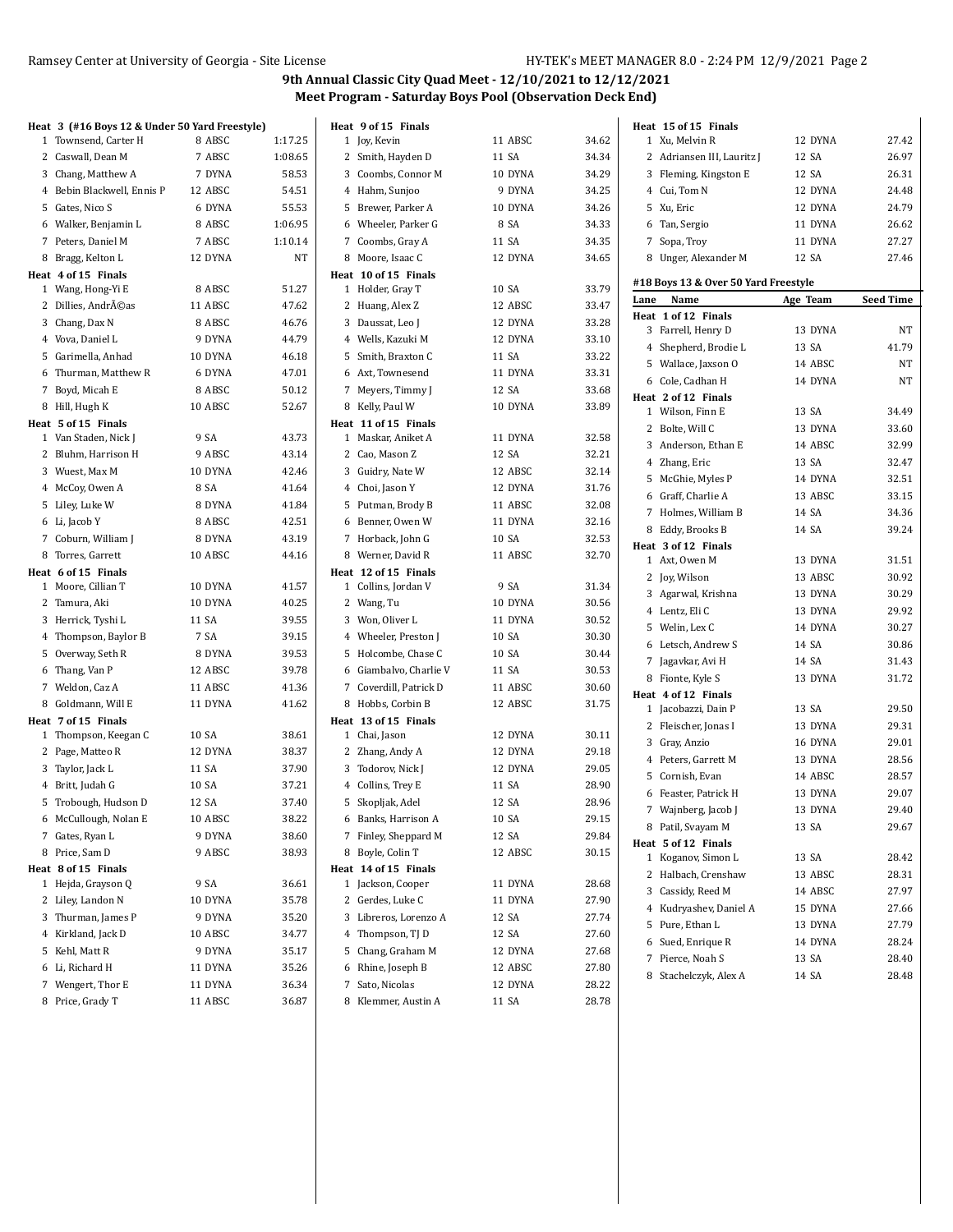#### Ramsey Center at University of Georgia - Site License HEER HERRY SOURD HY-TEK's MEET MANAGER 8.0 - 2:24 PM 12/9/2021 Page 3

|              |                                        | Heat 6 (#18 Boys 13 & Over 50 Yard Freestyle) |                |
|--------------|----------------------------------------|-----------------------------------------------|----------------|
| 1            | Hall, William W                        | 14 ABSC                                       | 27.56          |
| 2            | Fleischer, Eli S                       | 16 DYNA                                       | 27.53          |
|              | 3 Medina, Jacob R                      | 14 SA                                         | 27.35          |
|              | 4 Swanson, Ian A                       | 13 DYNA                                       | 27.31          |
| 5            | Hill, Darvin E                         | 15 SA                                         | 27.35          |
| 6            | Skidmore, Wynn D                       | 13 SA                                         | 27.48          |
|              | 7 Ryu, Kevin                           | 15 DYNA                                       | 27.54          |
|              | 8 Vo, Richard K                        | 14 DYNA                                       | 27.60          |
|              | Heat 7 of 12 Finals                    |                                               |                |
|              | 1 Archer, Jacob S                      | 13 SA                                         | 27.25          |
|              | 2 Edwards, Isaiah I                    | 14 SA                                         | 26.89          |
| 3            | Gorgone, Ryan M                        | 13 SA                                         | 26.62          |
|              | 4 Lawrence, Jack W                     | 14 DYNA                                       | 26.45          |
| 5            | Castellino, Ethan C                    | 17 DYNA                                       | 26.46          |
|              | 6 Turcotte, Jack T                     | 17 DYNA                                       | 26.70          |
|              | 7 Choi, Daniel D                       | 16 ABSC                                       | 26.97          |
|              | 8 Zhou, Jeffrey                        | 15 DYNA                                       | 27.27          |
|              | Heat 8 of 12 Finals                    |                                               |                |
| $\mathbf{1}$ | Ozel, Fatih                            | 16 DYNA                                       | 26.00          |
|              | 2 Cook, Camden P                       | 13 SA                                         | 25.77          |
|              | 3 Brann, Phidi M                       | 14 DYNA                                       | 25.64          |
|              | 4 Trotter, Torin N                     | 13 ABSC                                       | 25.46          |
| 5            | Xiao, Ryan W                           | 15 ABSC                                       | 25.62          |
|              | 6 Debowsky, Bryce G                    | 13 SA                                         | 25.71          |
|              | 7 Krosner, Zach A                      | 15 ABSC                                       | 25.83          |
|              | 8 Stedman, Vane V                      | 14 DYNA                                       | 26.35          |
|              | Heat 9 of 12 Finals                    |                                               |                |
|              | 1 Anders, Jacob R                      | 15 SA                                         | 25.30          |
|              | 2 Kang, David S                        | 14 SA                                         | 25.15          |
|              | 3 Kirkley, River J                     | 15 ABSC                                       | 25.02          |
|              | 4 Brown, London A                      | 15 DYNA                                       | 24.94          |
|              | 5 Allen, Connor H                      | 17 ABSC                                       | 24.96          |
|              | 6 Xiao, Johnson                        | 13 DYNA                                       | 25.11          |
| $7^{\circ}$  | Combs, Ian R                           | 14 DYNA                                       | 25.16          |
|              | 8 Lou, Alex J                          | 14 DYNA                                       | 25.40          |
|              | Heat 10 of 12 Finals                   | 13 SA                                         | 24.81          |
|              | 1 Richards, Riley K<br>2 Hines, Will K | 17 ABSC                                       | 24.65          |
|              |                                        | 16 DYNA                                       |                |
|              | 3 Tran, Kien H                         |                                               | 24.61<br>24.27 |
|              | 4 Fleischer, Max T                     | 17 DYNA                                       | 24.30          |
|              | 5 Wilkerson, Reid E                    | 14 SA                                         |                |
|              | 6 Mackay, Wyatt S                      | 13 DYNA                                       | 24.63          |
| 7            | Basso, Leo T                           | 14 SA                                         | 24.71          |
|              | 8 Hall, Michael J                      | 15 ABSC                                       | 24.88          |
| 1            | Heat 11 of 12 Finals<br>Kenny, Caleb M | 14 SA                                         | 24.25          |
| 2            | Krosner, Sam J                         | 18 ABSC                                       | 23.98          |
|              | 3 Ackerman, Austin S                   | 17 ABSC                                       | 23.83          |
|              | 4 Tan, Ashton                          | 13 DYNA                                       | 23.73          |
|              |                                        | 17 DYNA                                       | 23.76          |
|              | 5 Christman, Walter C                  | 15 SA                                         |                |
| 7            | 6 Aplin, Marek R<br>Bauer, Caleb Q     | 17 DYNA                                       | 23.97          |
|              |                                        | 13 SA                                         | 24.14          |
|              | 8 Waters, Carson A                     |                                               | 24.26          |

| Heat         | 12 of 12 Finals                           |          |                  |
|--------------|-------------------------------------------|----------|------------------|
|              | 1 Nguyen, Thien H                         | 14 SA    | 23.44            |
| 2            | Renier, Luke J                            | 19 ABSC  | 23.27            |
|              | 3 Huang, Daniel                           | 17 ABSC  | 22.59            |
|              | 4 Lim, Phillip S                          | 16 SA    | 21.89            |
|              | 5 Xiao, James X                           | 17 ABSC  | 21.91            |
|              | 6 Kennedy, Garrett S                      | 17 ABSC  | 23.08            |
|              | 7 Bates, Eli R                            | 15 ABSC  | 23.34            |
| 8            | Gricus, Max D                             | 15 SA    | 23.54            |
|              | #20 Boys 12 & Under 100 Yard Breaststroke |          |                  |
| Lane         | Name                                      | Age Team | <b>Seed Time</b> |
| Heat         | 1 of 11 Finals                            |          |                  |
|              | 3 Thurman, Matthew R                      | 6 DYNA   | NT               |
|              | 4 Li, Jacob Y                             | 8 ABSC   | ΝT               |
|              | 5 Caswall, Dean M                         | 7 ABSC   | NT               |
|              | 6 Gates, Nico S                           | 6 DYNA   | NT               |
|              | Heat 2 of 11 Finals                       |          |                  |
|              | 1 Wang, Hong-Yi E                         | 8 ABSC   | NT               |
|              | 2 Chang, Dax N                            | 8 ABSC   | NT               |
|              | 3 Liley, Luke W                           | 8 DYNA   | <b>NT</b>        |
|              | 4 Leverett, Hogan B                       | 9 SA     | NT               |
|              | 5 Townsend, Carter H                      | 8 ABSC   | NT               |
|              | 6 Miller, Miles R                         | 8 ABSC   | NT               |
|              | 7 Walker, Benjamin L                      | 8 ABSC   | NT               |
|              | 8 Coburn, William J                       | 8 DYNA   | ΝT               |
|              | Heat 3 of 11 Finals                       |          |                  |
|              | 1 Price, Sam D                            | 9 ABSC   | NT               |
| 2            | Machingarov, Alexander N                  | 10 SA    | NT               |
|              | 3 Wise, Jett A                            | 10 SA    | NT               |
|              | 4 Goldmann, Will E                        | 11 DYNA  | NT               |
|              | 5 Wuest, Max M                            | 10 DYNA  | NT               |
|              | 6 Garimella, Anhad                        | 10 DYNA  | NT               |
|              | 7 Torres, Garrett                         | 10 ABSC  | NT               |
| 8            | Gates, Ryan L                             | 9 DYNA   | NT               |
|              | Heat 4 of 11 Finals                       |          |                  |
| $\mathbf{1}$ | Taylor, Jack L                            | 11 SA    | NT               |
| 2            | Shiflett, Gabriel D                       | 11 SA    | NT               |
|              | 3 Price, Grady T                          | 11 ABSC  | NT               |
|              | 4 Bebin Blackwell, Ennis P                | 12 ABSC  | NT               |
|              | 5 Dillies, Andréas                        | 11 ABSC  | NT               |
|              | 6 Smith, Hayden D                         | 11 SA    | NT               |
| $7^{\circ}$  | McCracken, Ian M                          | 11 ABSC  | NT               |
| 8            | Cella, Lucas E                            | 11 DYNA  | ΝT               |
|              | Heat 5 of 11 Finals                       |          |                  |
| 1            | Bragg, Kelton L                           | 12 DYNA  | NT               |
| 2            | Thang, Van P                              | 12 ABSC  | ΝT               |
| 3            | Tamura, Aki                               | 10 DYNA  | 2:14.96          |
| 4            | McCoy, Owen A                             | 8 SA     | 2:08.51          |
| 5            | Hill, Hugh K                              | 10 ABSC  | 2:12.65          |
| 6            | Weldon, Caz A                             | 11 ABSC  | 2:15.51          |
| 7            | Moore, Isaac C                            | 12 DYNA  | NT               |
| 8            | Bahr, Kipras D                            | 12 ABSC  | NΤ               |

|              | Heat 6 of 11 Finals                      |                    |                    |
|--------------|------------------------------------------|--------------------|--------------------|
| 1            | McCullough, Nolan E                      | 10 ABSC            | 2:03.66            |
| $\mathbf{2}$ | Overway, Seth R                          | 8 DYNA             | 1:58.23            |
|              | 3 Werner, David R                        | 11 ABSC            | 1:56.02            |
|              | 4 Herrick, Tyshi L                       | 11 SA              | 1:54.26            |
|              | 5 Vova, Daniel L                         | 9 DYNA             | 1:54.99            |
|              | 6 Coombs, Connor M                       | 10 DYNA            | 1:57.37            |
| $7^{\circ}$  | Moore, Cillian T                         | 10 DYNA            | 2:00.44            |
|              | 8 Van Staden, Nick J                     | 9 SA               | 2:06.76            |
|              | Heat 7 of 11 Finals                      |                    |                    |
| $\mathbf{1}$ | Holder, Gray T                           | 10 SA              | 1:51.13            |
| $\mathbf{2}$ | Li, Richard H                            | 11 DYNA            | 1:46.21            |
|              | 3 Britt, Judah G                         | 10 SA              | 1:44.68            |
|              | 4 Kirkland, Jack D                       | 10 ABSC            | 1:43.92            |
| 5            | Daussat, Leo J                           | 12 DYNA            | 1:44.53            |
|              | 6 Hahm, Sunjoo                           | 9 DYNA             | 1:45.73            |
|              | 7 Hejda, Grayson Q                       | 9 SA               | 1:49.40            |
|              | 8 Axt, Townesend                         | 11 DYNA            | 1:51.16            |
|              | Heat 8 of 11 Finals                      |                    |                    |
| $\mathbf{1}$ | Putman, Brody B                          | 11 ABSC            | 1:41.95            |
|              | 2 Wang, Tu                               | 10 DYNA            | 1:38.45            |
| 3            | Joy, Kevin                               | 11 ABSC            | 1:36.96            |
|              | 4 Huang, Alex Z                          | 12 ABSC            | 1:35.50            |
|              | 5 Collins, Jordan V                      | 9 SA               | 1:36.13            |
|              | 6 Wheeler, Preston J                     | 10 SA              | 1:37.50            |
|              | 7 Brewer, Graham B                       | 10 DYNA            | 1:39.30            |
|              | 8 Brewer, Parker A                       | 10 DYNA            | 1:42.44            |
|              | Heat 9 of 11 Finals                      |                    |                    |
| 1            | Coverdill, Patrick D                     | 11 ABSC            | 1:32.08            |
| 2            | Hobbs, Corbin B                          | 12 ABSC<br>12 DYNA | 1:29.04            |
|              | 3 Zhang, Andy A                          | 12 SA              | 1:27.69<br>1:26.03 |
| 5            | 4 Mujkanovic, Aldino<br>Skopljak, Adel   | 12 SA              | 1:26.11            |
|              | 6 Finley, Sheppard M                     | 12 SA              | 1:28.97            |
|              | 7 Won, Oliver L                          | 11 DYNA            | 1:29.94            |
|              | 8 Boyle, Colin T                         | 12 ABSC            | 1:32.69            |
|              | Heat 10 of 11 Finals                     |                    |                    |
|              | 1 Gerdes, Luke C                         | 11 DYNA            | 1:25.43            |
|              | 2 Sato, Nicolas                          | 12 DYNA            | 1:25.00            |
|              | 3 Avelar, Nicolas                        | 12 ABSC            | 1:24.41            |
|              | 4 Cao, Mason Z                           | 12 SA              | 1:22.90            |
| 5            | Sopa, Troy                               | 11 DYNA            | 1:23.32            |
| 6            | Todorov, Nick J                          | 12 DYNA            | 1:24.74            |
|              | 7 Choi, Jason Y                          | 12 DYNA            | 1:25.34            |
|              | 8 Jackson, Cooper                        | 11 DYNA            | 1:25.50            |
|              | Heat 11 of 11 Finals                     |                    |                    |
| 1.           | Klemmer, Austin A                        | 11 SA              | 1:21.71            |
|              | 2 Karumbaiah, Nakul                      | 12 ABSC            | 1:19.15            |
|              | 3 Karumbaiah, Vidur                      | 11 ABSC            | 1:18.53            |
| 4            | Fleming, Kingston E                      | 12 SA              | 1:12.75            |
|              | 5 Tan, Sergio                            | 11 DYNA            | 1:16.00            |
|              | 6 Collins, Trey E                        | 11 SA              | 1:18.89            |
|              | 7 Unger, Alexander M                     | 12 SA              | 1:19.66            |
| 8            | Moon, Alex J                             | 12 DYNA            | 1:22.61            |
|              | #22 Boys 13 & Over 100 Yard Breaststroke |                    |                    |
| Lane         | Name                                     | Age Team           | <b>Seed Time</b>   |
|              | Heat 1 of 8 Finals                       |                    |                    |
|              | 3 Wilson, Finn E                         | 13 SA              | NΤ                 |
|              |                                          |                    |                    |
|              | 4 Holmes, William B                      | 14 SA              | NΤ                 |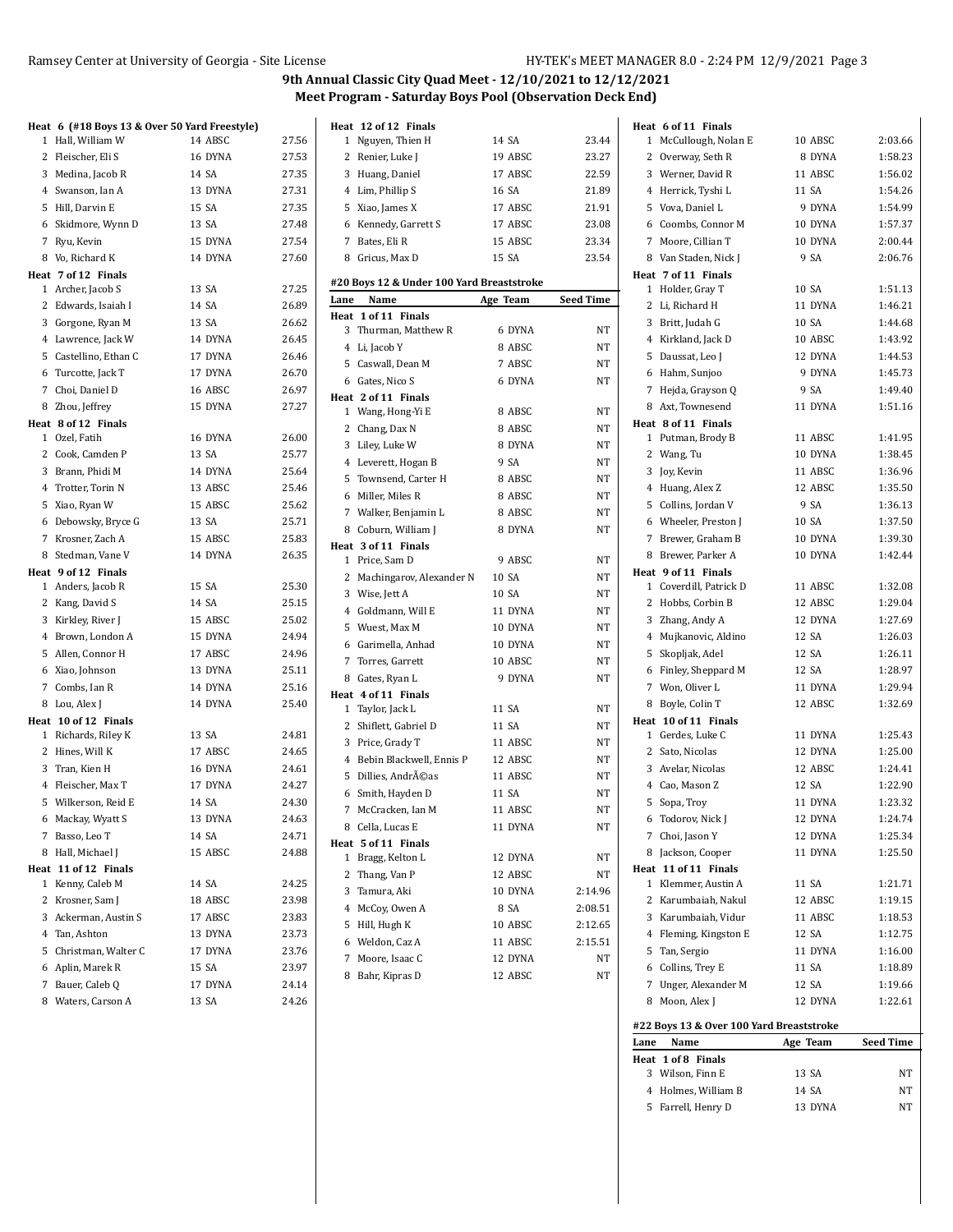|   | Heat 2 (#22 Boys 13 & Over 100 Yard Breaststroke) |         |         |
|---|---------------------------------------------------|---------|---------|
|   | 2 Cassidy, Reed M                                 | 14 ABSC | NΤ      |
|   | 3 Choi, Daniel D                                  | 16 ABSC | NΤ      |
|   | 4 Fionte, Kyle S                                  | 13 DYNA | 1:47.48 |
|   | 5 McGhie, Myles P                                 | 14 DYNA | 1:52.13 |
|   | 6 Cole, Cadhan H                                  | 14 DYNA | NT      |
|   | 7 Wallace, Jaxson O                               | 14 ABSC | NT      |
|   | Heat 3 of 8 Finals                                |         |         |
|   | 1 Axt, Owen M                                     | 13 DYNA | 1:45.01 |
|   | 2 Agarwal, Krishna                                | 13 DYNA | 1:33.96 |
|   | 3 Anderson, Ethan E                               | 14 ABSC | 1:32.18 |
|   | 4 Bolte, Will C                                   | 13 DYNA | 1:30.95 |
|   | 5 Sued, Enrique R                                 | 14 DYNA | 1:32.02 |
|   | 6 Hall, William W                                 | 14 ABSC | 1:33.92 |
|   | 7 Jacobazzi, Dain P                               | 13 SA   | 1:43.93 |
|   | 8 Cornish, Evan                                   | 14 ABSC | 1:45.34 |
|   | Heat 4 of 8 Finals                                |         |         |
|   | 1 Graff, Charlie A                                | 13 ABSC | 1:29.34 |
|   | 2 Feaster, Patrick H                              | 13 DYNA | 1:28.32 |
|   | 3 Pierce, Noah S                                  | 13 SA   | 1:27.48 |
|   | 4 Welin, Lex C                                    | 14 DYNA | 1:24.75 |
| 5 | Joy, Wilson                                       | 13 ABSC | 1:27.46 |
|   | 6 Jagavkar, Avi H                                 | 14 SA   | 1:28.25 |
|   | 7 Vo, Richard K                                   | 14 DYNA | 1:29.27 |
|   | 8 Patil, Svayam M                                 | 13 SA   | 1:29.66 |
|   | Heat 5 of 8 Finals                                |         |         |
|   | 1 Armel, Lyle O                                   | 14 ABSC | 1:24.57 |
|   | 2 Eddy, Brooks B                                  | 14 SA   | 1:23.71 |
|   | 3 Lawrence, Jack W                                | 14 DYNA | 1:23.67 |
|   | 4 Gray, Anzio                                     | 16 DYNA | 1:19.47 |
|   | 5 Lentz, Eli C                                    | 13 DYNA | 1:22.34 |
|   | 6 Kudryashev, Daniel A                            | 15 DYNA | 1:23.69 |
|   | 7 Zhang, Eric                                     | 13 SA   | 1:24.30 |
|   | 8 Van Houten, Owen R                              | 13 SA   | 1:24.66 |
|   | Heat 6 of 8 Finals                                |         |         |
|   | 1 Hall, Michael J                                 | 15 ABSC | 1:18.22 |
|   | 2 Kurgan, Justin N                                | 13 SA   | 1:17.89 |
|   | 3 Allen, Connor H                                 | 17 ABSC | 1:16.65 |
|   | 4 Phillips, Luke L                                | 13 ABSC | 1:14.84 |
|   | 5 Castellino, Ethan C                             | 17 DYNA | 1:15.17 |
|   | 6 Brown, London A                                 | 15 DYNA | 1:17.49 |
|   | 7 Swanson, Ian A                                  | 13 DYNA | 1:18.10 |
|   | 8 Stachelczyk, Alex A                             | 14 SA   | 1:18.92 |
|   | Heat 7 of 8 Finals                                |         |         |
| 1 | Kirkley, River J                                  | 15 ABSC | 1:11.54 |
| 2 | Koch, Christopher                                 | 13 ABSC | 1:09.68 |
|   | 3 Brann, Phidi M                                  | 14 DYNA | 1:08.75 |
|   | 4 Lou, Jax J                                      | 13 DYNA | 1:08.09 |
| 5 | Xiao, Johnson                                     | 13 DYNA | 1:08.42 |
|   | 6 Waters, Carson A                                | 13 SA   | 1:08.86 |
| 7 | Xiao, Ryan W                                      | 15 ABSC | 1:11.44 |
| 8 | Ryu, Kevin                                        | 15 DYNA | 1:14.04 |

|      | Heat 8 of 8 Finals                       |          |                    |                     |
|------|------------------------------------------|----------|--------------------|---------------------|
| 1    | Cook, Camden P                           | 13 SA    | 1:07.42            | #26 Boy:            |
|      | 2 Tran, Kien H                           | 16 DYNA  | 1:06.41            | Lane<br>ľ           |
| 3    | Hailey, Brandon M                        | 17 ABSC  | 1:04.00            | Heat 1 d            |
|      | 4 Bates, Eli R                           | 15 ABSC  | 1:02.03            | 2 Wa                |
|      | 5 Xiao, James X                          | 17 ABSC  | 1:02.84            | 3 Col               |
|      | 6 Foggin, Will H                         | 18 ABSC  | 1:04.79            | 4 Cho               |
|      | 7 Tan, Ashton                            | 13 DYNA  | 1:07.08            | 50z                 |
|      | 8 Zhou, Jeffrey                          | 15 DYNA  | 1:07.75            | 6 Hol               |
|      |                                          |          |                    | Heat 2 o<br>1 Var   |
|      | #24 Boys 12 & Under 200 Yard Freestyle   |          |                    |                     |
|      | Meet Qualifying: 3:06.69                 |          |                    | 2 Del<br>3 Zha      |
| Lane | Name                                     | Age Team | Seed Time          | 4 Ler               |
|      | Heat 1 of 6 Finals                       |          |                    |                     |
|      | 3 Horback, John G                        | 10 SA    | NΤ                 | 5 Fio               |
|      | 4 Thompson, Keegan C                     | 10 SA    | 3:35.98            | 6 Bol<br>7<br>Rei   |
|      | 5 Klemmer, Austin A                      | 11 SA    | NT                 |                     |
|      | Heat 2 of 6 Finals<br>2 Kirkland, Jack D | 10 ABSC  | 3:06.69            | 8 Wil               |
|      | 3 Guidry, Nate W                         | 12 ABSC  | 3:04.90            | Heat 3 d<br>$1$ And |
|      |                                          | 11 ABSC  | 3:04.48            | 2 Cas               |
|      | 4 Joy, Kevin                             | 10 DYNA  |                    | 3 We                |
| 5    | Kelly, Paul W                            | 9 ABSC   | 3:04.59<br>3:06.69 | 4 Let               |
|      | 6 Bluhm, Harrison H                      | 9 ABSC   | 3:06.69            | 5 Joy               |
|      | 7 Price, Sam D<br>Heat 3 of 6 Finals     |          |                    | 6 Far               |
|      | 1 Benner, Owen W                         | 11 DYNA  | 3:00.00            | 7<br>Axt            |
|      | 2 Hahm, Sunjoo                           | 9 DYNA   | 2:53.71            | 8 Gra               |
|      | 3 Kehl, Matt R                           | 9 DYNA   | 2:51.46            | Heat 4 d            |
|      | 4 Machingarov, Alexander N               | 10 SA    | 2:45.99            | 1 Fle               |
|      | 5 Wheeler, Parker G                      | 8 SA     | 2:46.41            | 2<br>Ag             |
| 6    | Thurman, James P                         | 9 DYNA   | 2:52.38            | 3 Kog               |
| 7    | Page, Matteo R                           | 12 DYNA  | 2:54.21            | 4 Pie               |
|      | 8 Maskar, Aniket A                       | 11 DYNA  | 3:00.99            | 5 Ku                |
|      | Heat 4 of 6 Finals                       |          |                    | 6 Arc               |
|      | 1 Stedman, Barton B                      | 10 DYNA  | 2:43.14            | 7<br>Pat            |
|      | 2 Collins, Jordan V                      | 9 SA     | 2:36.37            | 8 Sw                |
|      | 3 Wheeler, Preston J                     | 10 SA    | 2:34.53            | Heat 5 d            |
|      | 4 Xu, Melvin R                           | 12 DYNA  | 2:30.77            | 1 Kui               |
| 5    | Boyle, Colin T                           | 12 ABSC  | 2:33.27            | 2 Wa                |
|      | 6 Holder, Cade M                         | 12 SA    | 2:34.96            | 3 Vo,               |
| 7    | Wells, Kazuki M                          | 12 DYNA  | 2:38.91            | 4 Fle               |
|      | 8 Wengert, Thor E                        | 11 DYNA  | 2:45.37            | 5 Kai               |
|      | Heat 5 of 6 Finals                       |          |                    | 6 Tui               |
| 1    | Banks, Harrison A                        | 10 SA    | 2:25.04            | 7<br>Sue            |
| 2    | Avelar, Nicolas                          | 12 ABSC  | 2:22.09            | 8 Sta               |
|      | 3 Karumbaiah, Vidur                      | 11 ABSC  | 2:20.08            | Heat 6 d            |
|      | 4 Zhang, Andy A                          | 12 DYNA  | 2:18.08            | 1<br>Me             |
| 5    | Collins, Trey E                          | 11 SA    | 2:19.31            | 2<br>Kir            |
| 6    | Giambalvo, Charlie V                     | 11 SA    | 2:21.86            | 3<br>Pet            |
| 7    | Libreros, Lorenzo A                      | 12 SA    | 2:23.16            | $^{4}$<br>Gol       |
| 8    | Finley, Sheppard M                       | 12 SA    | 2:25.75            | 5<br>Pur            |
|      | Heat 6 of 6 Finals                       |          |                    | 6<br>Ryı            |
| 1    | Chai, Jason                              | 12 DYNA  | 2:17.72            | 7<br>Kro            |
| 2    | Tan, Sergio                              | 11 DYNA  | 2:10.53            | 8<br>All            |
| 3    | Bahr, Kipras D                           | 12 ABSC  | 2:08.10            |                     |
| 4    | Xu, Eric                                 | 12 DYNA  | 1:51.55            |                     |
| 5    | Cui, Tom N                               | 12 DYNA  | 1:51.80            |                     |
| 6    | Moon, Alex J                             | 12 DYNA  | 2:09.40            |                     |
| 7    | Rhine, Joseph B                          | 12 ABSC  | 2:13.93            |                     |
| 8    | Chang, Graham M                          | 12 DYNA  | 2:17.89            |                     |

| #26 Boys 13 & Over 200 Yard Freestyle |                                        |                  |                    |  |  |  |  |
|---------------------------------------|----------------------------------------|------------------|--------------------|--|--|--|--|
| Lane                                  | Name                                   | Age Team         | <b>Seed Time</b>   |  |  |  |  |
|                                       | Heat 1 of 10 Finals                    |                  |                    |  |  |  |  |
| 2                                     | Wallace, Jaxson O                      | 14 ABSC          | NT                 |  |  |  |  |
| 3                                     | Cole, Cadhan H                         | 14 DYNA          | NT                 |  |  |  |  |
|                                       | 4 Choi, Daniel D                       | 16 ABSC          | <b>NT</b>          |  |  |  |  |
|                                       | 5 Ozel. Fatih                          | 16 DYNA          | NΤ                 |  |  |  |  |
| 6                                     | Holmes, William B                      | 14 SA            | NT                 |  |  |  |  |
|                                       | Heat 2 of 10 Finals                    |                  |                    |  |  |  |  |
| 1                                     | Van Houten, Owen R                     | 13 SA            | NT                 |  |  |  |  |
| 2                                     | Debowsky, Bryce G                      | 13 SA            | NT                 |  |  |  |  |
| 3                                     | Zhang, Eric                            | 13 SA            | 3:01.32            |  |  |  |  |
|                                       | 4 Lentz, Eli C                         | 13 DYNA          | 2:50.36            |  |  |  |  |
| 5                                     | Fionte, Kyle S                         | 13 DYNA          | 2:53.70            |  |  |  |  |
|                                       | 6 Bolte, Will C                        | 13 DYNA          | 3:24.21            |  |  |  |  |
| 7                                     | Renier, Luke J                         | 19 ABSC          | NT                 |  |  |  |  |
| 8                                     | Wilson, Finn E                         | 13 SA            | NT                 |  |  |  |  |
|                                       | Heat 3 of 10 Finals                    |                  |                    |  |  |  |  |
| $\mathbf{1}$                          | Anderson, Ethan E                      | 14 ABSC          | 2:44.45            |  |  |  |  |
|                                       | 2 Cassidy, Reed M                      | 14 ABSC          | 2:39.05            |  |  |  |  |
|                                       | 3 Welin, Lex C                         | 14 DYNA          | 2:36.94            |  |  |  |  |
|                                       | 4 Letsch, Andrew S                     | 14 SA            | 2:36.16            |  |  |  |  |
| 5                                     | Joy, Wilson                            | 13 ABSC          | 2:36.22            |  |  |  |  |
|                                       | 6 Farrell, Henry D                     | 13 DYNA          | 2:38.32            |  |  |  |  |
| 7                                     | Axt. Owen M                            | 13 DYNA          | 2:43.67            |  |  |  |  |
| 8                                     | Graff. Charlie A                       | 13 ABSC          | 2:47.44            |  |  |  |  |
|                                       | Heat 4 of 10 Finals                    |                  |                    |  |  |  |  |
| 1                                     | Fleischer, Eli S                       | 16 DYNA          | 2:32.13            |  |  |  |  |
|                                       | 2 Agarwal, Krishna                     | 13 DYNA          | 2:31.13            |  |  |  |  |
| 3                                     | Koganov, Simon L                       | 13 SA            | 2:28.78            |  |  |  |  |
|                                       | 4 Pierce, Noah S                       | 13 SA            | 2:26.74            |  |  |  |  |
| 5                                     | Kudryashev, Greg A                     | 13 DYNA          | 2:28.35            |  |  |  |  |
|                                       | 6 Archer, Jacob S                      | 13 SA            | 2:31.03            |  |  |  |  |
| 7                                     | Patil, Svayam M                        | 13 SA            | 2:31.48            |  |  |  |  |
| 8                                     | Swanson, Ian A                         | 13 DYNA          | 2:34.28            |  |  |  |  |
|                                       | Heat 5 of 10 Finals                    |                  |                    |  |  |  |  |
| 1                                     | Kurgan, Justin N                       | 13 SA            | 2:19.69            |  |  |  |  |
| 2                                     | Wajnberg, Jacob J                      | 13 DYNA          | 2:17.69            |  |  |  |  |
|                                       | 3 Vo, Richard K                        | 14 DYNA          | 2:15.61            |  |  |  |  |
|                                       | 4 Fleischer, Jonas I                   | 13 DYNA          | 2:15.39            |  |  |  |  |
| 5                                     | Kannan, Shaan S                        | 14 ABSC          | 2:15.61            |  |  |  |  |
| 6                                     | Turcotte, Jack T                       | 17 DYNA          | 2:17.37            |  |  |  |  |
|                                       |                                        |                  |                    |  |  |  |  |
| 7                                     | Sued, Enrique R<br>Stachelczyk, Alex A | 14 DYNA<br>14 SA | 2:17.75<br>2:25.00 |  |  |  |  |
| 8                                     | Heat 6 of 10 Finals                    |                  |                    |  |  |  |  |
| $\mathbf{1}$                          | Medina, Jacob R                        | 14 SA            | 2:12.28            |  |  |  |  |
| 2                                     | Kirkley, River J                       | 15 ABSC          | 2:11.91            |  |  |  |  |
| 3                                     | Peters, Garrett M                      | 13 DYNA          | 2:09.79            |  |  |  |  |
|                                       | 4 Gorgone, Ryan M                      | 13 SA            |                    |  |  |  |  |
|                                       |                                        |                  | 2:08.34            |  |  |  |  |
| 5                                     | Pure, Ethan L                          | 13 DYNA          | 2:09.46            |  |  |  |  |
| 6                                     | Ryu, Kevin                             | 15 DYNA          | 2:11.44<br>2:12.06 |  |  |  |  |
| 7                                     | Krosner, Zach A                        | 15 ABSC          |                    |  |  |  |  |
| 8                                     | Allen, Connor H                        | 17 ABSC          | 2:14.90            |  |  |  |  |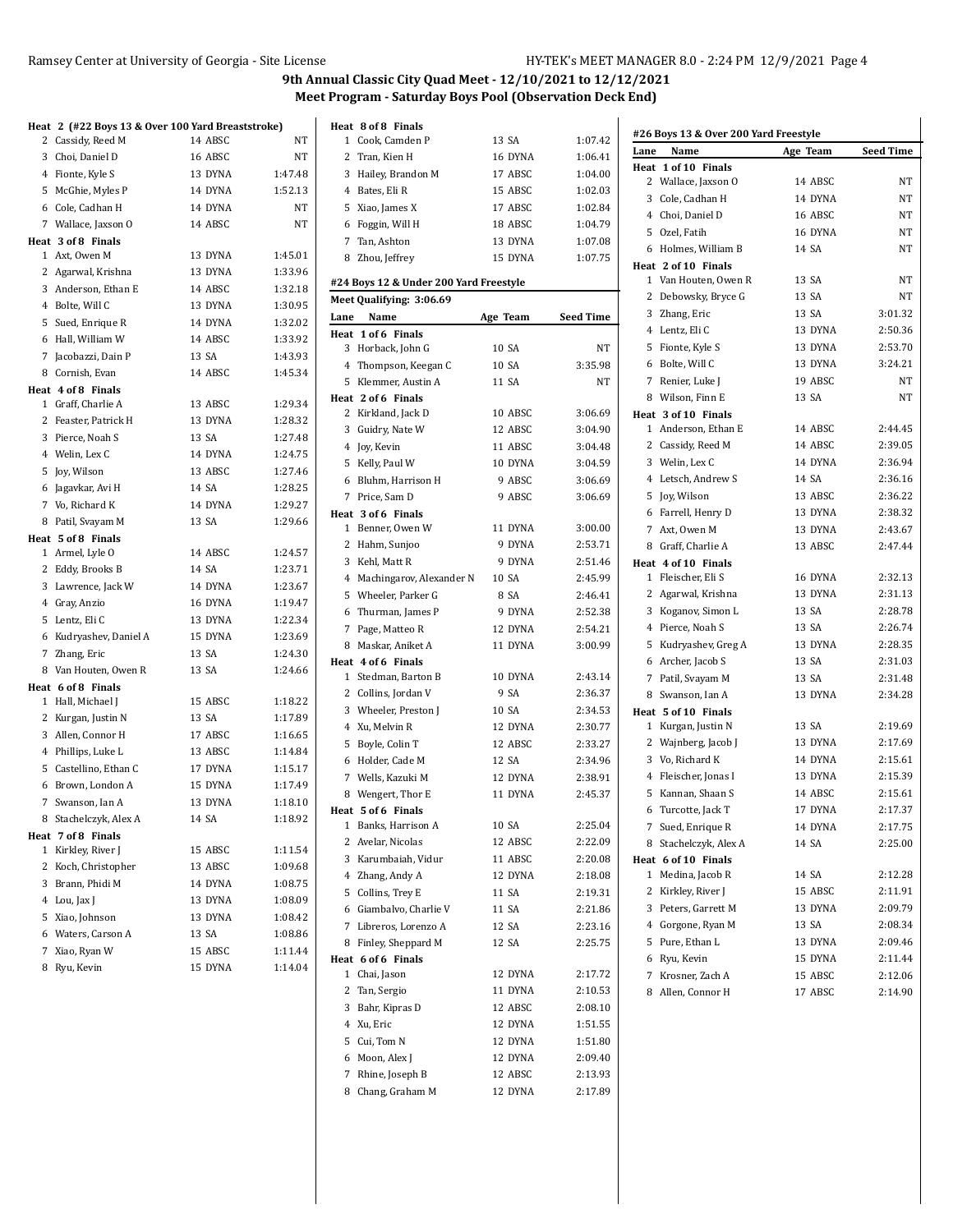Patil, Svayam M 13 SA 1:21.73 Welin, Lex C 14 DYNA 1:19.90 Sued, Enrique R 14 DYNA 1:21.34 Fionte, Kyle S 13 DYNA 1:23.09 Graff, Charlie A 13 ABSC 1:26.37 8 Farrell, Henry D 13 DYNA 1:26.58

|      | Heat 7 (#26 Boys 13 & Over 200 Yard Freestyle) |          |                  | Heat 3 of 12 Finals        |         |         |      | Heat 9 of 12 Finals                     |          |                  |
|------|------------------------------------------------|----------|------------------|----------------------------|---------|---------|------|-----------------------------------------|----------|------------------|
|      | 1 Hall, Michael J                              | 15 ABSC  | 2:05.30          | 1 Torres, Evan             | 9 ABSC  | NT      |      | 1 Werner, David R                       | 11 ABSC  | 1:23.80          |
|      | 2 Basso, Leo T                                 | 14 SA    | 2:04.20          | 2 Leverett, Hogan B        | 9 SA    | NT      |      | 2 Stedman, Barton B                     | 10 DYNA  | 1:21.94          |
|      | 3 Phillips, Luke L                             | 13 ABSC  | 2:03.29          | 3 Liley, Landon N          | 10 DYNA | NT      |      | 3 Putman, Brody B                       | 11 ABSC  | 1:20.78          |
|      | 4 Stedman, Vane V                              | 14 DYNA  | 2:02.64          | 4 Machingarov, Alexander N | 10 SA   | NT      |      | 4 Brewer, Parker A                      | 10 DYNA  | 1:20.68          |
|      | 5 Combs, Ian R                                 | 14 DYNA  | 2:03.20          | 5 Hill, Hugh K             | 10 ABSC | NT      |      | 5 Wang, Tu                              | 10 DYNA  | 1:20.69          |
|      | 6 Skidmore, Wynn D                             | 13 SA    | 2:03.81          | 6 Torres, Garrett          | 10 ABSC | NT      |      | 6 Won, Oliver L                         | 11 DYNA  | 1:21.81          |
|      | 7 Brown, London A                              | 15 DYNA  | 2:04.80          | 7 Koganov, Miles L         | 9 SA    | NT      |      | 7 Mujkanovic, Aldino                    | 12 SA    | 1:23.69          |
|      | 8 Aplin, Marek R                               | 15 SA    | 2:05.59          | 8 Matthews, Tucker G       | 9 ABSC  | NT      |      | 8 Horback, John G                       | 10 SA    | 1:24.39          |
|      | Heat 8 of 10 Finals                            |          |                  | Heat 4 of 12 Finals        |         |         |      | Heat 10 of 12 Finals                    |          |                  |
|      | 1 Xiao, Johnson                                | 13 DYNA  | 2:01.07          | 1 Nguyen, Jeff H           | 11 SA   | NT      |      | 1 Karumbaiah, Nakul                     | 12 ABSC  | 1:17.94          |
|      | 2 Waters, Carson A                             | 13 SA    | 2:00.93          | 2 Maskar, Aniket A         | 11 DYNA | NT      |      | 2 Giambalvo, Charlie V                  | 11 SA    | 1:16.83          |
|      | 3 Lou, Jax J                                   | 13 DYNA  | 2:00.74          | 3 Taneja, Arnav            | 12 DYNA | NT      |      | 3 Todorov, Nick J                       | 12 DYNA  | 1:16.42          |
|      | 4 Wilkerson, Reid E                            | 14 SA    | 2:00.22          | 4 Thang, Van P             | 12 ABSC | NT      |      | 4 Brewer, Graham B                      | 10 DYNA  | 1:14.84          |
|      | 5 Bauer, Caleb Q                               | 17 DYNA  | 2:00.28          | 5 Bragg, Kelton L          | 12 DYNA | NT      |      | 5 Chai, Jason                           | 12 DYNA  | 1:16.29          |
|      | 6 Fleischer, Max T                             | 17 DYNA  | 2:00.84          | 6 Goldmann, Will E         | 11 DYNA | NT      |      | 6 Skopljak, Adel                        | 12 SA    | 1:16.66          |
|      | 7 Anders, Jacob R                              | 15 SA    | 2:00.98          | 7 Cella, Lucas E           | 11 DYNA | NT      |      | 7 Finley, Sheppard M                    | 12 SA    | 1:17.76          |
|      | 8 Trotter, Torin N                             | 13 ABSC  | 2:01.73          | 8 McCracken, Ian M         | 11 ABSC | NT      |      | 8 Choi, Jason Y                         | 12 DYNA  | 1:20.35          |
|      | Heat 9 of 10 Finals                            |          |                  | Heat 5 of 12 Finals        |         |         |      | Heat 11 of 12 Finals                    |          |                  |
|      | 1 Selph, Landon N                              | 16 SA    | 1:59.49          | 1 Bebin Blackwell, Ennis P | 12 ABSC | NT      |      | 1 Chang, Graham M                       | 12 DYNA  | 1:14.00          |
|      | 2 Mackay, Wyatt S                              | 13 DYNA  | 1:57.77          | 2 Dillies, AndrA©as        | 11 ABSC | 2:35.88 |      | 2 Coverdill, Patrick D                  | 11 ABSC  | 1:12.56          |
|      | 3 Koch, Christopher                            | 13 ABSC  | 1:56.17          | 3 Thompson, Keegan C       | 10 SA   | 2:03.36 |      | 3 Sato, Nicolas                         | 12 DYNA  | 1:10.43          |
|      | 4 Kenny, Caleb M                               | 14 SA    | 1:55.57          | 4 Kirkland, Jack D         | 10 ABSC | 1:49.56 |      | 4 Gerdes, Luke C                        | 11 DYNA  | 1:08.51          |
|      | 5 Christman, Walter C                          | 17 DYNA  | 1:56.09          | 5 Moore, Cillian T         | 10 DYNA | 1:53.59 |      | 5 Thompson, TJ D                        | 12 SA    | 1:10.23          |
|      | 6 Kang, David S                                | 14 SA    | 1:57.00          | 6 Van Staden, Nick J       | 9 SA    | 2:05.21 |      | 6 Karumbaiah, Vidur                     | 11 ABSC  | 1:10.46          |
|      | 7 Brann, Phidi M                               | 14 DYNA  | 1:59.14          | 7 Bluhm, Harrison H        | 9 ABSC  | 2:54.11 |      | 7 Jackson, Cooper                       | 11 DYNA  | 1:12.90          |
|      | 8 Richards, Riley K                            | 13 SA    | 1:59.69          | 8 Huang, Alex Z            | 12 ABSC | NT      |      | 8 Xu, Melvin R                          | 12 DYNA  | 1:14.35          |
|      | Heat 10 of 10 Finals                           |          |                  | Heat 6 of 12 Finals        |         |         |      | Heat 12 of 12 Finals                    |          |                  |
|      | 1 Tan, Ashton                                  | 13 DYNA  | 1:52.61          | 1 Vova, Daniel L           | 9 DYNA  | 1:48.68 |      | 1 Sopa, Troy                            | 11 DYNA  | 1:07.80          |
|      | 2 Gricus, Max D                                | 15 SA    | 1:51.05          | 2 Overway, Seth R          | 8 DYNA  | 1:45.42 |      | 2 Unger, Alexander M                    | 12 SA    | 1:06.11          |
|      | 3 Lim, Phillip S                               | 16 SA    | 1:45.32          | 3 Weldon, Caz A            | 11 ABSC | 1:42.93 |      | 3 Adriansen III, Lauritz J              | 12 SA    | 1:01.92          |
|      | 4 Skidmore III, Will L                         | 17 SA    | 1:42.74          | 4 Price, Grady T           | 11 ABSC | 1:39.46 |      | 4 Xu, Eric                              | 12 DYNA  | 58.50            |
|      | 5 Foggin, Will H                               | 18 ABSC  | 1:43.05          | 5 Herrick, Tyshi L         | 11 SA   | 1:40.48 |      | 5 Cui, Tom N                            | 12 DYNA  | 1:00.04          |
|      | 6 Krosner, Sam J                               | 18 ABSC  | 1:49.81          | 6 Trobough, Hudson D       | 12 SA   | 1:43.32 |      | 6 Fleming, Kingston E                   | 12 SA    | 1:05.12          |
|      | 7 Nguyen, Thien H                              | 14 SA    | 1:51.65          | 7 Wuest, Max M             | 10 DYNA | 1:46.21 |      | 7 Moon, Alex J                          | 12 DYNA  | 1:07.73          |
|      | 8 Bates, Eli R                                 | 15 ABSC  | 1:55.04          | 8 McCullough, Nolan E      | 10 ABSC | 1:48.86 |      | 8 Rhine, Joseph B                       | 12 ABSC  | 1:07.88          |
|      |                                                |          |                  | Heat 7 of 12 Finals        |         |         |      |                                         |          |                  |
|      | #28 Boys 12 & Under 100 Yard Backstroke        |          |                  | 1 Coombs, Connor M         | 10 DYNA | 1:35.49 |      | #30 Boys 13 & Over 100 Yard Backstroke  |          |                  |
| Lane | Name                                           | Age Team | <b>Seed Time</b> | 2 Hahm, Sunjoo             | 9 DYNA  | 1:34.62 | Lane | Name                                    | Age Team | <b>Seed Time</b> |
|      | Heat 1 of 12 Finals<br>3 Chang, Matthew A      | 7 DYNA   | NT               | 3 Axt, Townesend           | 11 DYNA | 1:33.69 |      | Heat 1 of 11 Finals<br>3 Choi, Daniel D | 16 ABSC  | NT               |
|      | 4 Chang, Dax N                                 | 8 ABSC   | NT               | 4 Banks, Harrison A        | 10 SA   | 1:31.81 |      | 4 Holmes, William B                     | 14 SA    | NT               |
|      | 5 Peters, Daniel M                             | 7 ABSC   | NT               | 5 Coombs, Gray A           | 11 SA   | 1:32.80 |      | 5 Wallace, Jaxson O                     | 14 ABSC  | <b>NT</b>        |
|      | 6 Caswall, Dean M                              | 7 ABSC   | NT               | 6 Daussat, Leo J           | 12 DYNA | 1:34.34 |      | Heat 2 of 11 Finals                     |          |                  |
|      | Heat 2 of 12 Finals                            |          |                  | 7 Guidry, Nate W           | 12 ABSC | 1:34.87 |      | 1 Cassidy, Reed M                       | 14 ABSC  | NT               |
|      | 1 Li, Jacob Y                                  | 8 ABSC   | NT               | 8 Kelly, Paul W            | 10 DYNA | 1:38.47 |      | 2 Cornish, Evan                         | 14 ABSC  | 1:42.06          |
|      | 2 Townsend, Carter H                           | 8 ABSC   | NΤ               | Heat 8 of 12 Finals        |         |         |      | 3 Letsch, Andrew S                      | 14 SA    | 1:35.31          |
|      | 3 Wang, Hong-Yi E                              | 8 ABSC   | NT               | 1 Wells, Kazuki M          | 12 DYNA | 1:30.51 |      | 4 Bolte, Will C                         | 13 DYNA  | 1:26.96          |
|      | 4 Hejda, Grayson Q                             | 9 SA     | NT               | 2 Li, Richard H            | 11 DYNA | 1:30.03 |      | 5 Lentz, Eli C                          | 13 DYNA  | 1:27.52          |
|      | 5 Gates, Ryan L                                | 9 DYNA   | NT               | 3 Thurman, James P         | 9 DYNA  | 1:26.52 |      | 6 McGhie, Myles P                       | 14 DYNA  | 1:40.47          |
|      | 6 Walker, Benjamin L                           | 8 ABSC   | NT               | 4 Benner, Owen W           | 11 DYNA | 1:24.85 |      | 7 Shepherd, Brodie L                    | 13 SA    | 1:52.62          |
|      | 7 Miller, Miles R                              | 8 ABSC   | NT               | 5 Holder, Cade M           | 12 SA   | 1:25.00 |      | 8 Cole, Cadhan H                        | 14 DYNA  | NT               |
|      | 8 Coburn, William J                            | 8 DYNA   | NT               | 6 Page, Matteo R           | 12 DYNA | 1:26.90 |      | Heat 3 of 11 Finals                     |          |                  |
|      |                                                |          |                  | 7 Moore, Isaac C           | 12 DYNA | 1:30.30 |      | 1 Anderson, Ethan E                     | 14 ABSC  | 1:26.58          |
|      |                                                |          |                  | 8 Kehl, Matt R             | 9 DYNA  | 1:30.56 |      | 2 Axt, Owen M                           | 13 DYNA  | 1:24.45          |